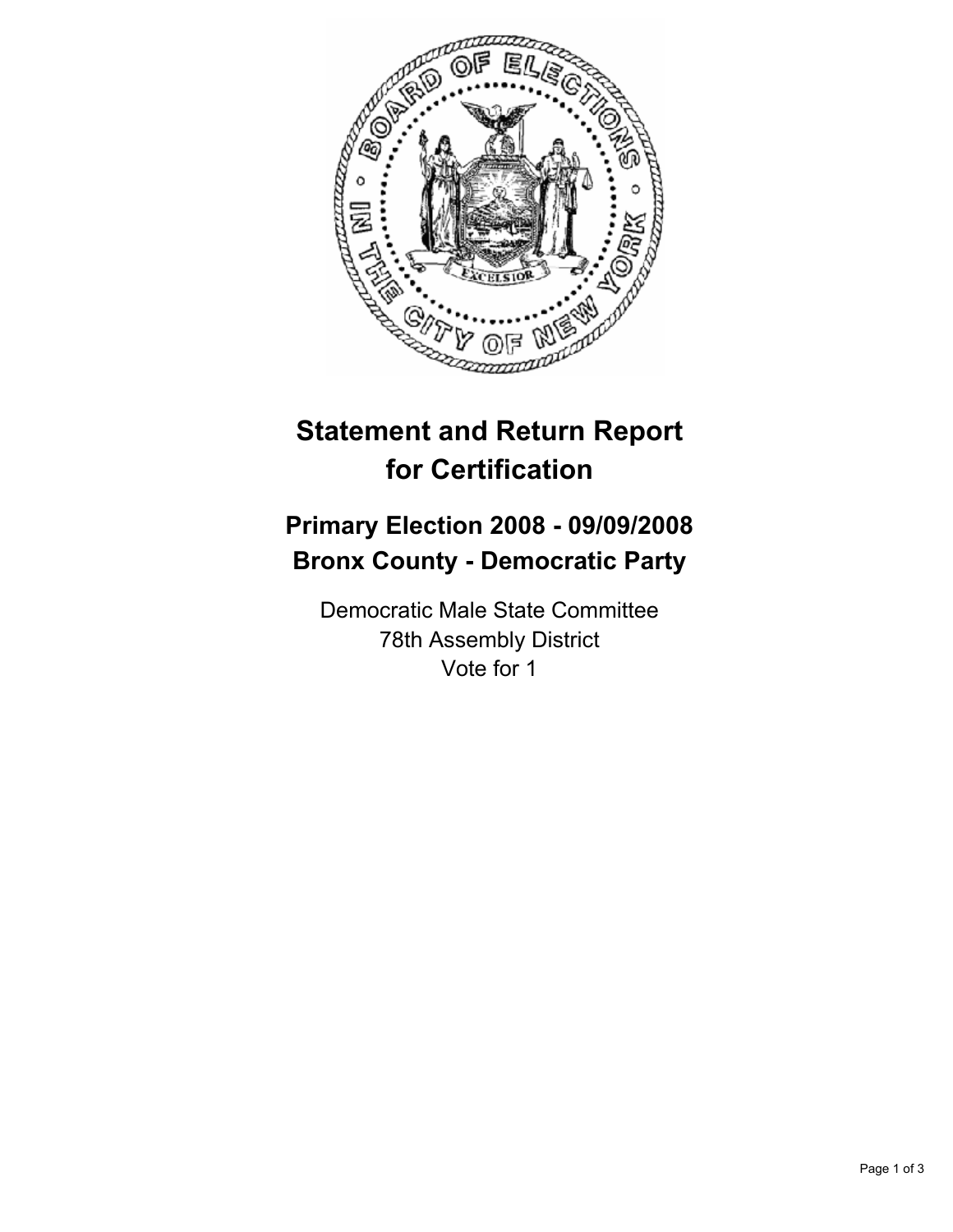

## **Assembly District 78**

| <b>Total Votes</b> | 1,788 |
|--------------------|-------|
| MIGUEL SANTANA     | 859   |
| <b>B J RIVERA</b>  | 929   |
| AFFIDAVIT          | 204   |
| ABSENTEE/MILITARY  | 99    |
| <b>EMERGENCY</b>   | າ     |